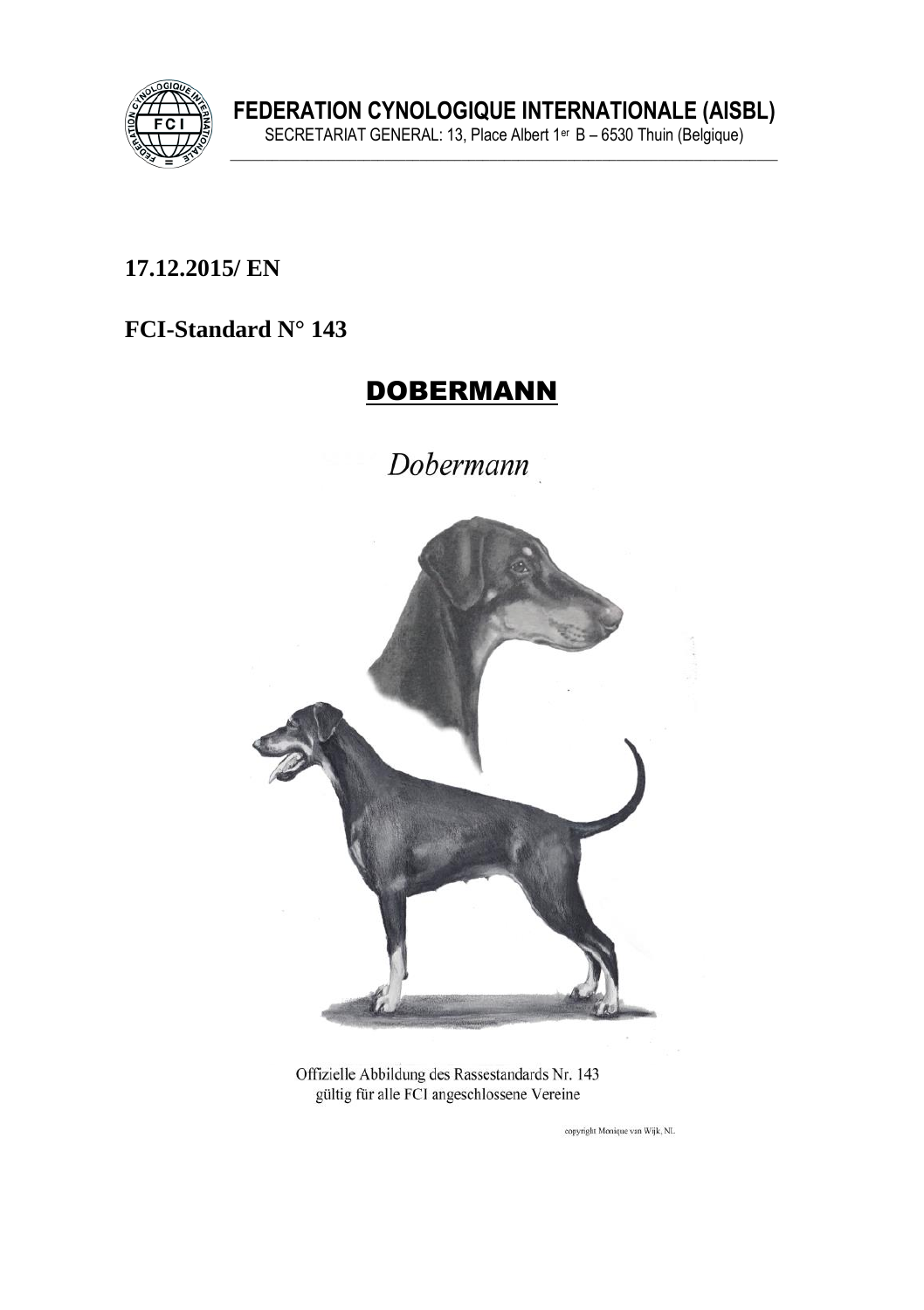**TRANSLATION**: Dobermann Council of K.U.S.A. (Kennel Union of Southern Africa). Mrs Christina Bailey. Mrs Renée Sporre-Willes. Revised by VDH/Uwe Fischer. Official language (DE).

**ORIGIN**: Germany.

### **DATE OF PUBLICATION OF THE OFFICIAL VALID STANDARD**: 13.11.2015.

**UTILIZATION:** Companion, protection and working dog.

| <b>FCI-CLASSIFICATION: Group 2</b> | Pinscher and Schnauzer,          |  |  |
|------------------------------------|----------------------------------|--|--|
|                                    | Molossian type Dogs and          |  |  |
|                                    | <b>Swiss Mountain and Cattle</b> |  |  |
|                                    | Dogs.                            |  |  |
|                                    | Section 1 Pinscher and Schnauzer |  |  |
|                                    | With working trial.              |  |  |

**BRIEF HISTORICAL SUMMARY**: The Dobermann is the only German breed which bears the name of its original breeder, Friedrich Louis Dobermann (02.01.1834 – 09.06.1894). He was believed to be a tax collector, offal abattoir manager (knacker) and a part time dog catcher, legally able to catch all stray dogs. He bred with animals from this reservoir that were particularly sharp. The so called "butcher's dogs" which were already considered a relatively pure breed at that time, played a most important role in the origination of the Dobermann breed. These dogs were an early type of Rottweiler, mixed with a type of shepherd dog that existed in "Thüringen" as a black dog with rust red markings. Mr Dobermann bred with this mixture of dogs in the Eighteen Seventies. Thus he obtained "his breed": not only alert, but highly protective working and housedogs. They were often used as guard and police dogs. Their extensive use in police work led to the nickname "Gendarme dog". They were used in hunting to control large vermin. In these circumstances it was a matter of course that the Dobermann was recognized officially as a Police Dog by the beginning of the **20th** century.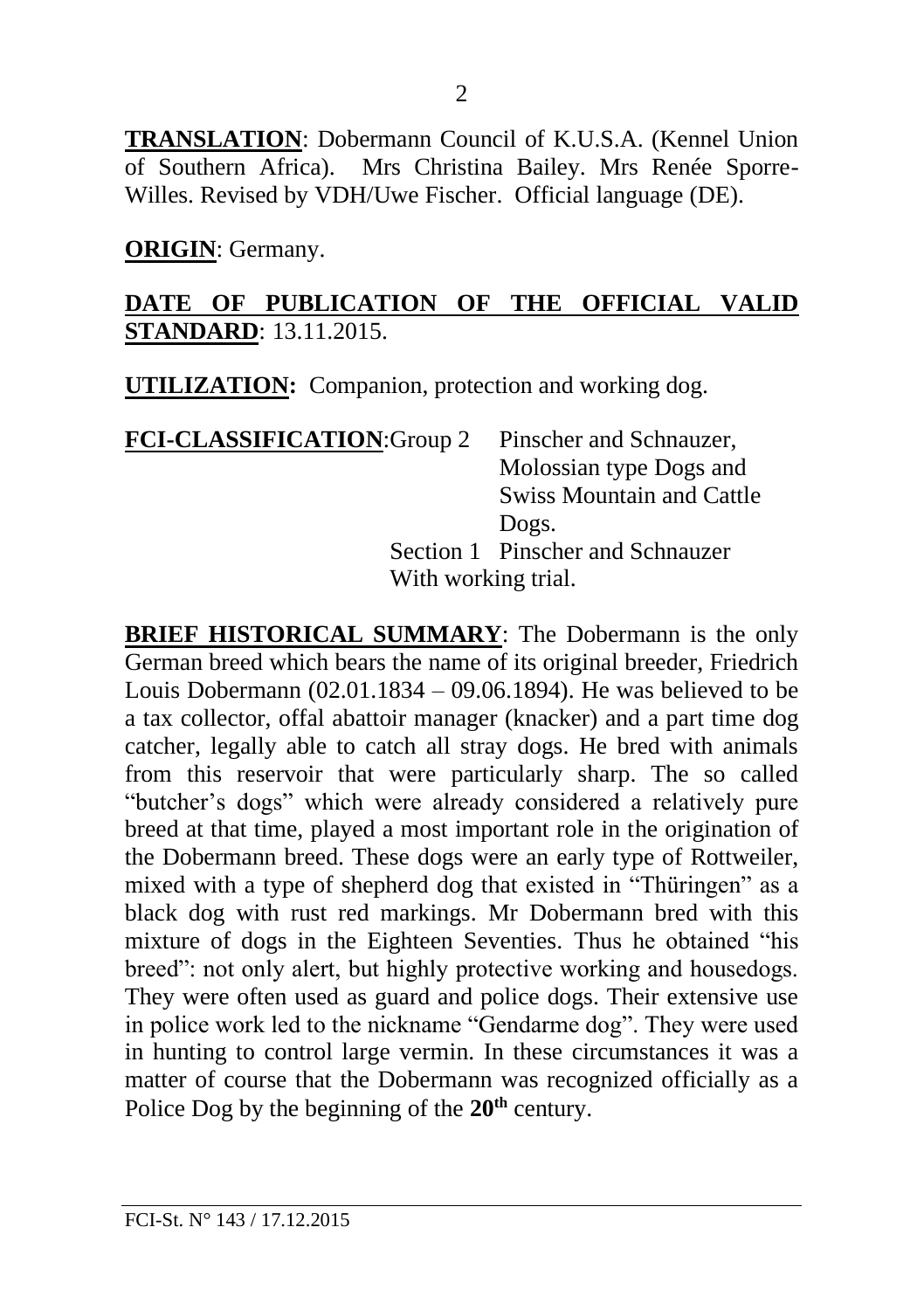The Dobermann breed requires a medium sized, powerful, muscular dog. Despite his substance he shall be elegant and noble, which will be evident in his bodyline. He must be exceptionally suitable as a companion, protection and working dog and also as a family dog.

**GENERAL APPEARANCE**: The Dobermann is of medium size, strong and muscularly built. Through the elegant lines of its body, its proud stature, and its expression of determination, it conforms to the ideal picture of dog.

**IMPORTANT PROPORTIONS**: The body of the Dobermann appears to be almost square, particularly in males. The length of the body measured from the tip of breast to the point of the buttock shall not be more than 5% longer than the height from the withers to the ground in males, and 10% in females.

**BEHAVIOUR / TEMPERAMENT**: The disposition of the Dobermann is friendly and calm; very devoted to the family. Medium temperament and medium sharpness (alertness) is desired. A medium threshold of irritation is required with a good contact to the owner. Easy to train, the Dobermann enjoys working, and shall have good working ability, courage, and hardness. The particular values of self-confidence and intrepidness are required, and also adaptability and attention to fit the social environment.

# **HEAD**

CRANIAL REGION: Strong and in proportion to the body. Seen from the top the head is shaped in the form of a blunt wedge. Viewed form the front the crown line shall be almost level and not dropping off to the ears. The muzzle line extends almost straight to the top line of the skull that falls, gently rounded, into the neckline. The superciliary ridge is well developed without protruding. The forehead furrow is still visible. The occiput shall not be conspicuous. Seen from the front and the top the sides of the head must not bulge. The slight bulge between the rear of the upper jawbone and the cheekbone shall be in harmony with the total length of the head. The head muscles shall be well developed.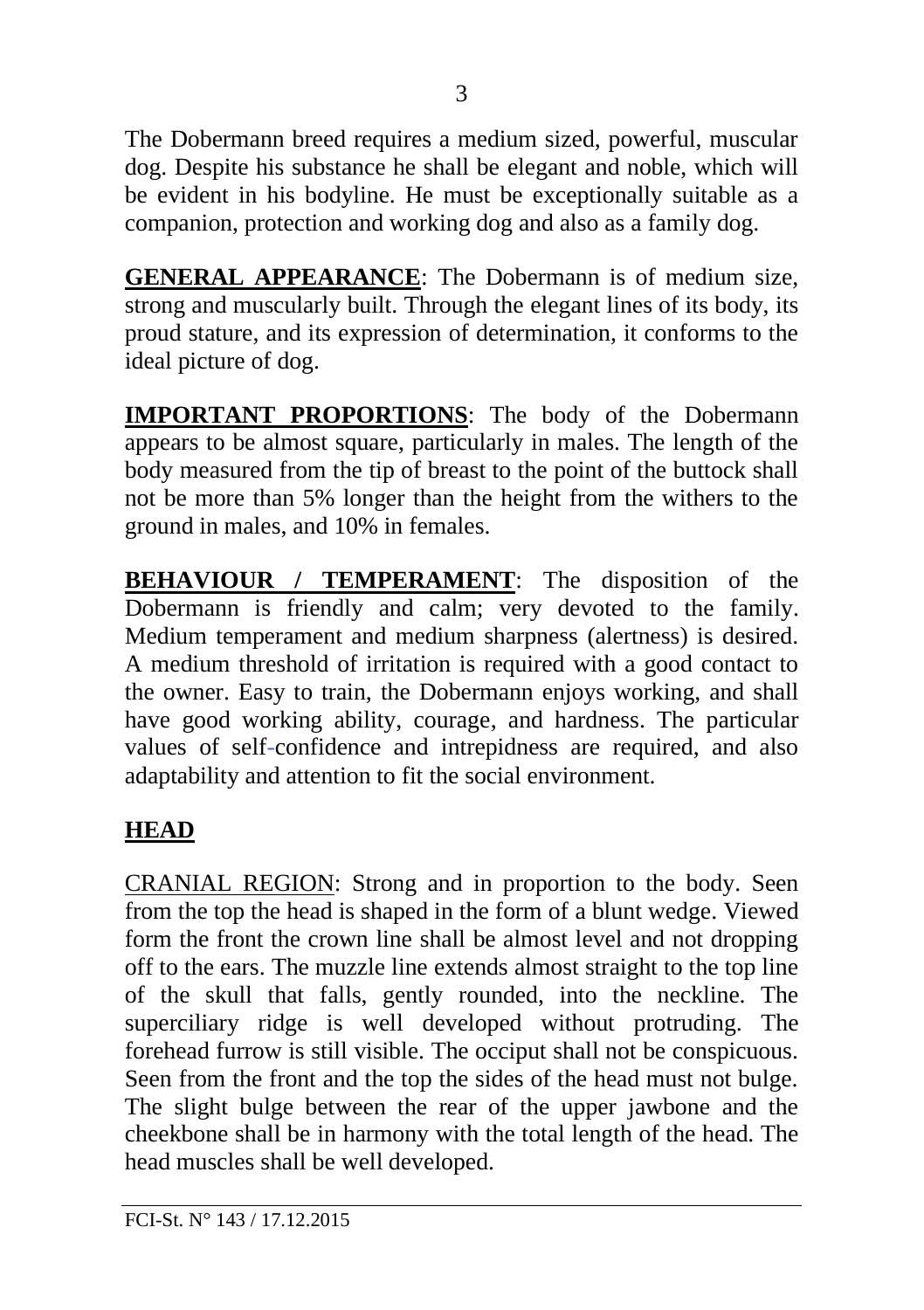Stop: Shall be slight but visibly developed.

### FACIAL REGION:

Nose: Nostrils well developed, broader than round, with large openings without overall protrusion. Black – in black dogs; in brown dogs, corresponding lighter shades.

Muzzle: The muzzle must be in the right proportion with the upper head and must be strongly developed. The muzzle shall have depth. The mouth opening shall be wide, reaching to the molars. A good muzzle width must also be present on the upper and lower incisor area.

Lips: They shall be tight and lie close to the jaw that will ensure a tight closure of the mouth. The pigment of the gum to be dark; in brown dogs a corresponding lighter shade.

Jaws/Teeth: Powerful broad upper and lower jaw, scissor bite, 42 teeth correctly placed and normal size.

**EYES**: Medium sized, oval and dark in colour. Lighter shades are permitted for brown dogs. Close lying eyelids. Eyelids shall be covered with hair.

**EARS**: **The ears, are left natural and of an appropriate size; they are set on either side at the highest point of the skull and are ideally lying close to the cheeks.** 

**NECK**: The neck must have a good length and be in proportion to the body and the head. It is dry and muscular. Its outline rises gradually and is softly curved. Its carriage is upright and shows much nobility.

## **BODY**:

Withers: Shall be pronounced in height and length, especially in males and thereby determine the slope of the topline from the withers to the croup.

Back: Short and firm, of good width and well-muscled.

Loin: Of good width and well-muscled. The female can be slightly longer in loin because of the required space for suckling offspring.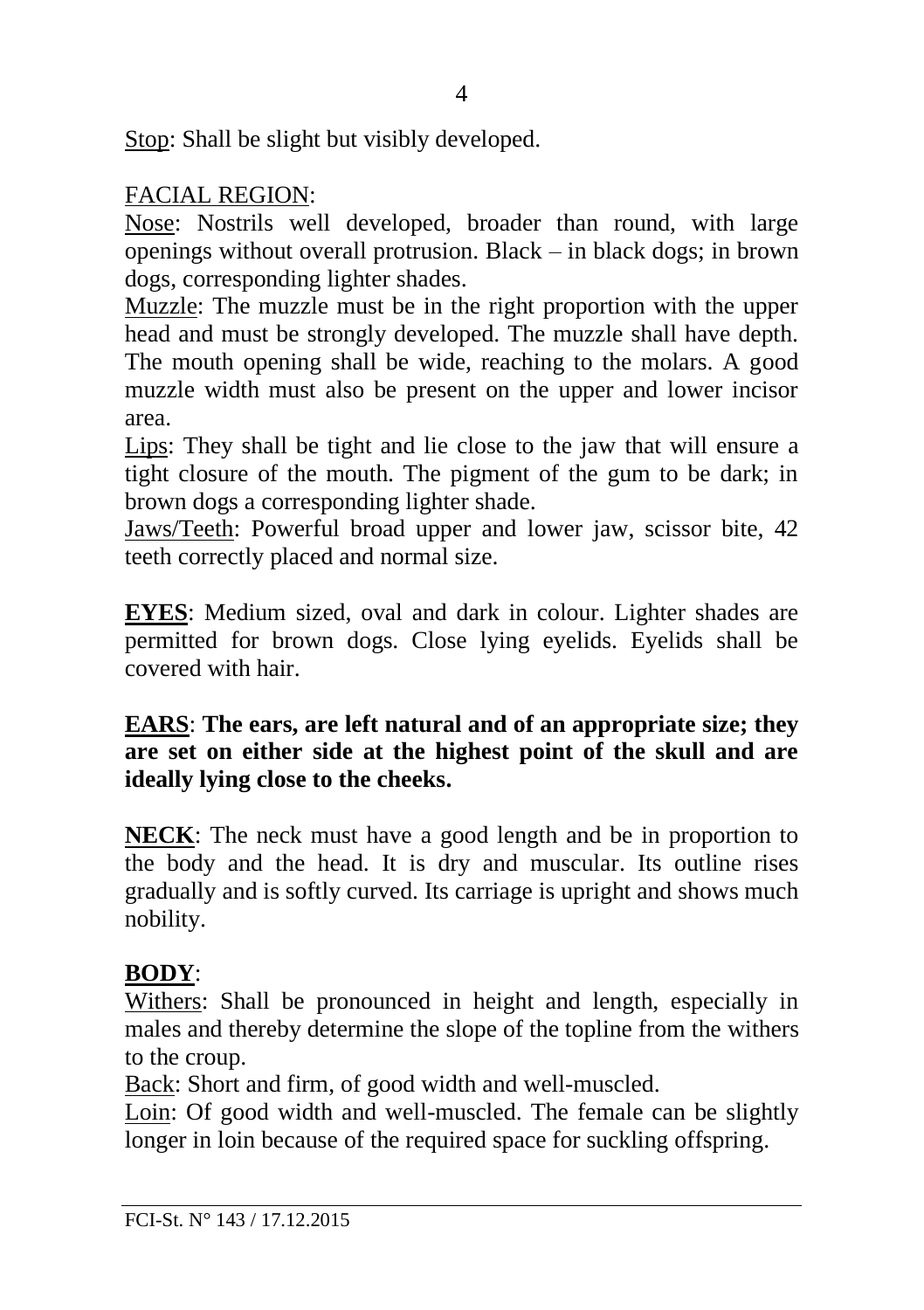Croup: It shall fall slightly, hardly perceptible from sacrum to the root of the tail, and appears well rounded, being neither straight nor noticeably sloping, of good width and well-muscled.

Chest: Length and depth of chest must be in the right proportion to the body length. The depth with slightly arched ribs should be approximately 50% the height of the dog at the withers. The chest has got a good width with especially well developed forechest.

Underline and belly: From the bottom of the breastbone to the pelvis the underline is noticeably tucked up.

### **TAIL**: **The tail is left natural and is ideally carried high in a slight curve.**

## **LIMBS**

#### FOREQUARTERS:

General appearance: The front legs as seen from all sides are almost straight, vertical to the ground and strongly developed.

Shoulder: The shoulder-blade lies close against the chest, and both sides of the shoulder-blade edge are well muscled and reach over the top of the thoracic vertebra, slanting as much as possible and well set back. The angle to the horizontal is approximately 50°.

Upper arm: Good length, well muscled.

Elbow: Close in, not turned out.

Forearm: Strong and straight. Well muscled. Length in harmony with the whole body.

Carpus (Wrist): Strong.

Metacarpus (Pastern): Bones strong. Straight seen from the front. Seen from the side, only slightly sloping.

Forefeet: The feet are short and tight. The toes are arched towards the top (cat like). Nails short black.

#### HINDQUARTERS:

General appearance: Seen from the rear the Dobermann looks, because of his well-developed pelvic muscles in hips and croup, wide and rounded off. The muscles running from the pelvic towards the thigh and lower thigh result in good width development, as well as in the thigh area, in the knee joint area and at the lower thigh.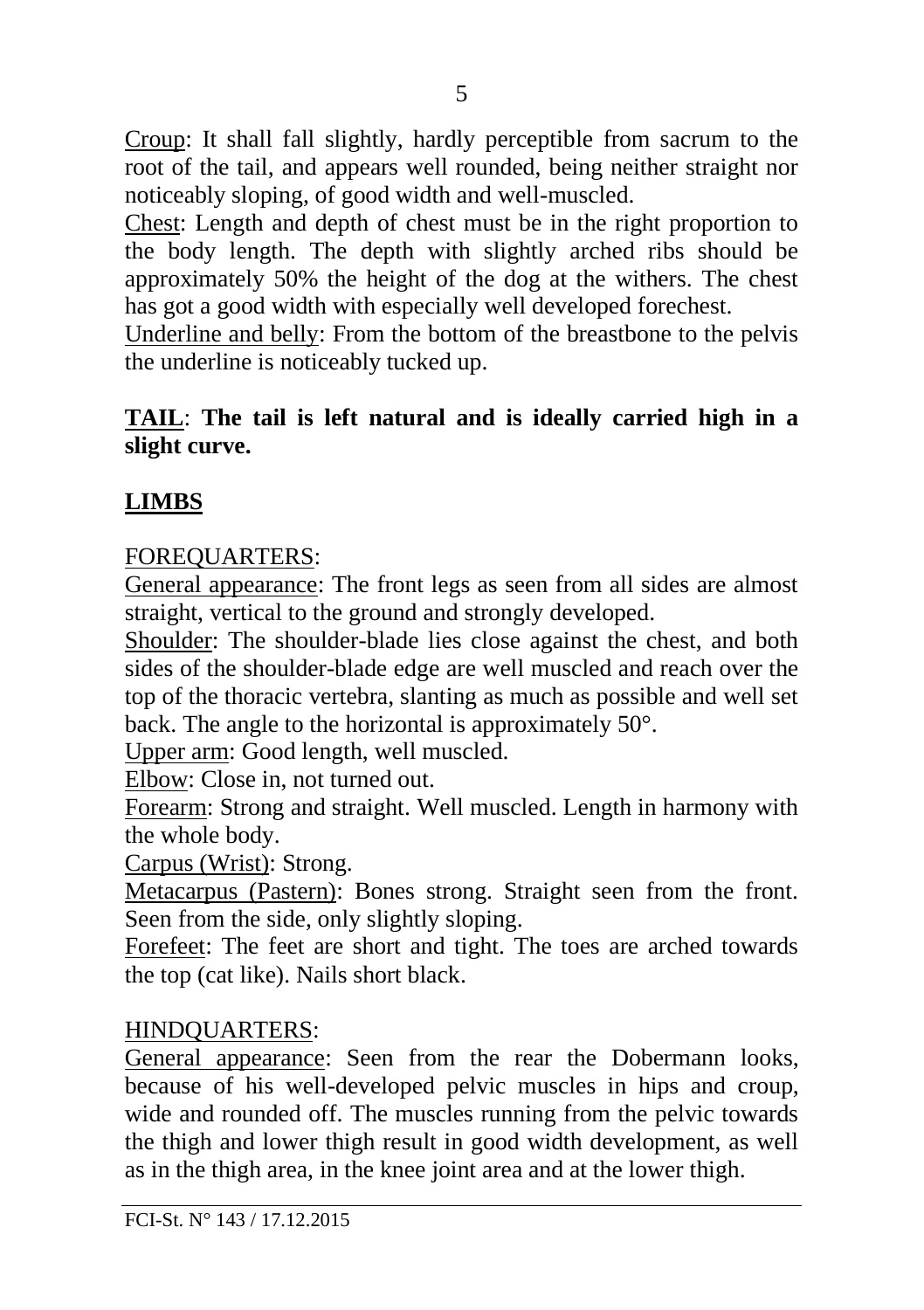The strong hind legs are straight and stand parallel.

Thigh: Good length and width, well muscled. Good angulation to the hip joint. Angulation to the horizontal approximately between  $80^{\circ}$ – 85°.

Stifle (Knee): The knee joint is strong and is formed by the thigh and lower thigh as well as the kneecap.

Lower thigh: Medium length and in harmony with the total length of the hindquarter.

Hock joint: Medium strength and parallel. The lower thigh is joined to the metatarsal at the hock joint.

Metatarsus (Rear pastern): It is short and stands vertical to the ground.

Hind feet: Like the forefeet, the toes of the hind feet are short, arched and closed. Nails short, black.

**GAIT / MOVEMENT**: The gait is of special importance to both the working ability as well as the exterior appearance. The gait is elastic, elegant, agile, free and ground covering. The forelegs reach out as far as possible. The hindquarter gives far-reaching and necessary elastic drive. The foreleg of one side and the hind leg of the other side move forward at the same time. There should be good stability of the back, the ligaments and the joints.

**SKIN:** The skin fits closely all over and have good pigmentation.

# **COAT**

Hair: The hair is short, hard and dense. It lies tight and smooth and is equally distributed over the whole surface. Undercoat is not allowed.

Colour: **The Dobermann is bred in two colour varieties: black or brown with rust red, clearly defined and clear markings (tan markings).** Tan markings are on the muzzle as a spot on the cheeks and the top of the eyebrow; on the throat; two spots on the forechest; on the metacarpus, metatarsus and feet; on the inner side of the hind thigh; on the forearms and under the tail.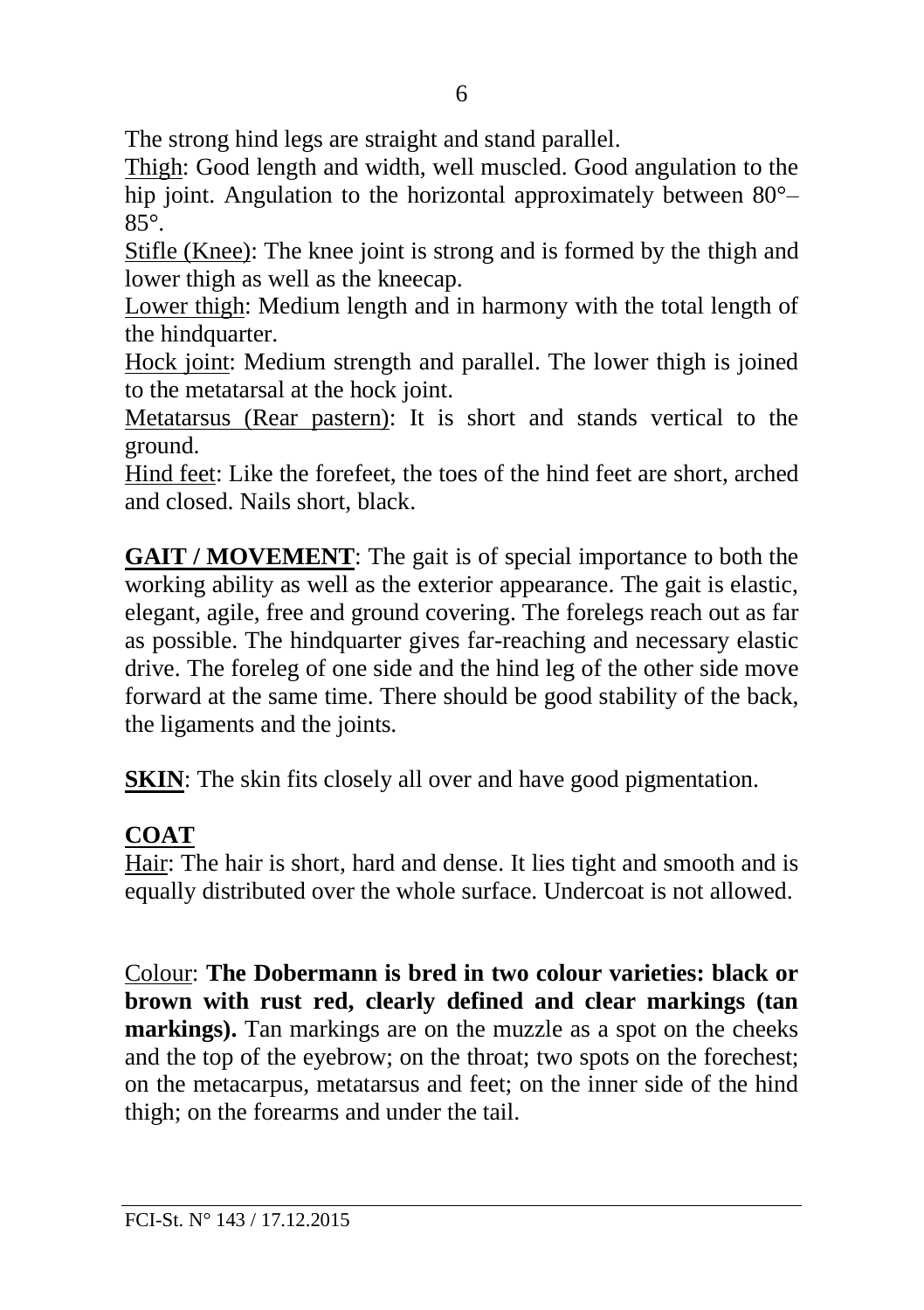## **SIZE AND WEIGHT**:

| Height at the withers: Males: $68-72$ cm. |                        |  |                              |
|-------------------------------------------|------------------------|--|------------------------------|
|                                           | Females: $63 - 68$ cm. |  |                              |
|                                           | Medium size desirable. |  |                              |
| Weight:                                   |                        |  | Males: about $40-45$ kg.     |
|                                           |                        |  | Females: about $32 - 35$ kg. |

**FAULTS**: Any departure from the foregoing points should be considered a fault and the seriousness with which the fault should be regarded should be in exact proportion to its degree and its effect upon the health and welfare of the dog and its ability to perform its traditional work.

- Lack of sexual dimorphism; little substance; too light; too heavy; too leggy; weak bones.
- Head too heavy, too narrow, too short, too long, too much or too little stop; Rams nose, bad slope of the top line of the skull; weak lower jaw; round or slit eyes; light eye; cheeks too heavy; loose flews; eyes too open or too deep set; ear set too high or too low; open mouth angle.
- Back **not straight; sway back; roach back; insufficient depth or width of chest; tail set too low; sloping croup**; too little or too much tuck up.
- Too little angulation in forequarters; hindquarters **with too little or too much angulation;** loose elbow; feet too close together or too wide apart; cow-hocks, spread hocks; open or soft paws, crooked toes; pale nails.
- Tan-markings too light or not sharply defined; smudged markings; mask too dark; big black spot on the legs; chest markings hardly visible or too large; hair long, soft, curly or dull. Thin coat; bald patches.
- Deviation of size up to 2 cm from the standard should result in a lowering of the quality grading.
- **Gait that is not harmonious, in particular pacing.**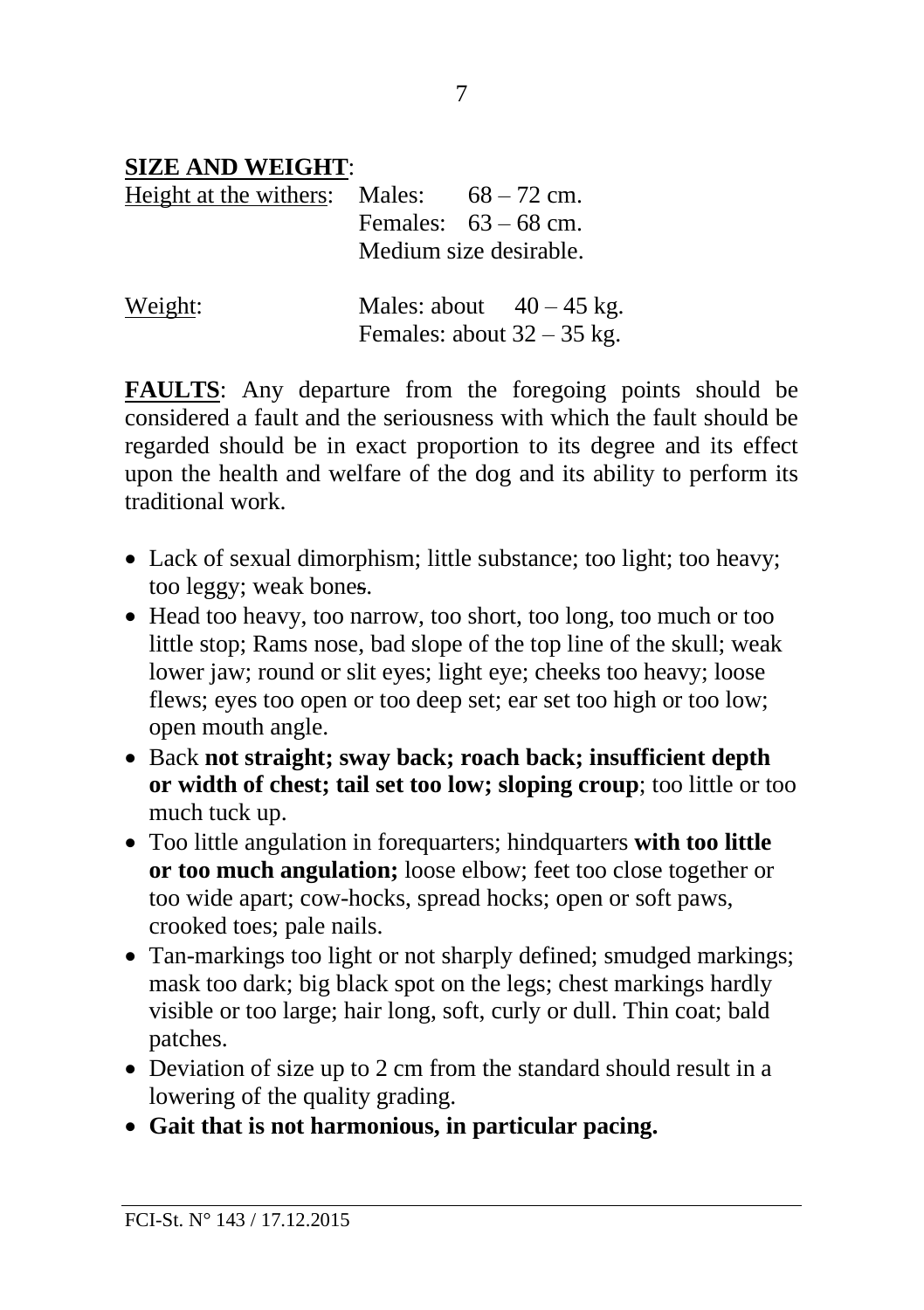## **DISQUALIFYING FAULTS**:

- Aggressive or overly shy dogs.
- Any dog clearly showing physical of behavioural abnormalities.
- Yellow eyes (bird of prey eye); different coloured eyes.
- Overshot; level bite; undershot; missing teeth according to the formula.
- White spots. **Visible undercoat.**
- Dogs which deviate more than 2 cm over or under the standard.

# **N.B.**:

- Male animals should have two apparently normal testicles fully descended into the scrotum.
- Only functionally and clinically healthy dogs, with breed typical conformation should be used for breeding.

# **The latest amendments are in bold characters.**